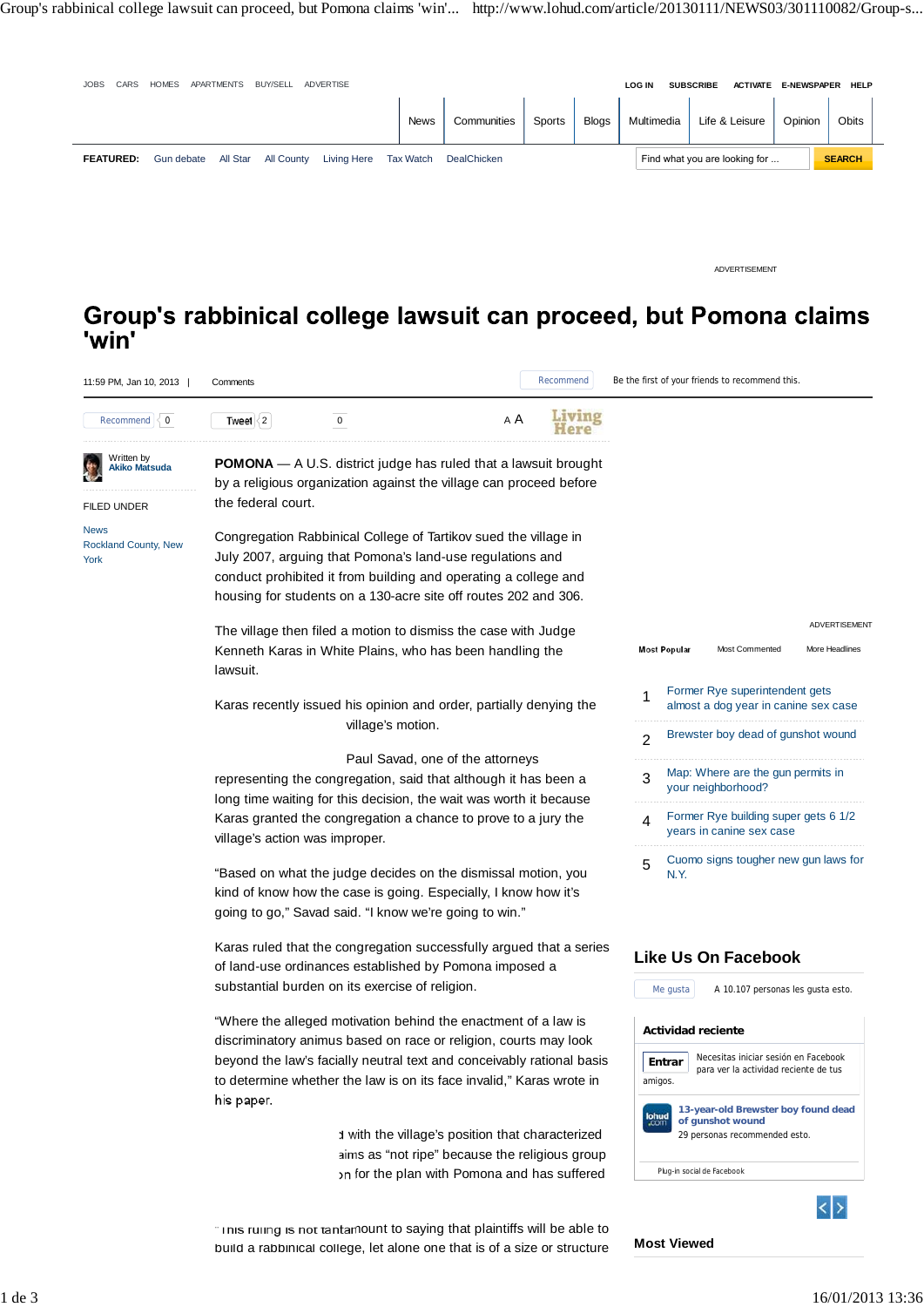to their liking," Karas stated. "Rather, this ruling only means that the case can proceed to the next phase."

Pomona Mayor Brett Yagel, however, said the ruling was a "clear win for the village."

Page **1 2 Next**

## **View Comments** | **Share your thoughts »**

|                                                                                                                                                   |                                                                                                                                                                                                                                      |                                                                                                                                                                                                                                                                                                                                                                                                                                                                                                                                                                                                                                        | <b>PHOTO GALLERIES</b>                                                  |                      |
|---------------------------------------------------------------------------------------------------------------------------------------------------|--------------------------------------------------------------------------------------------------------------------------------------------------------------------------------------------------------------------------------------|----------------------------------------------------------------------------------------------------------------------------------------------------------------------------------------------------------------------------------------------------------------------------------------------------------------------------------------------------------------------------------------------------------------------------------------------------------------------------------------------------------------------------------------------------------------------------------------------------------------------------------------|-------------------------------------------------------------------------|----------------------|
| <b>TOP VIDEO PICKS</b><br>selected by Taboola                                                                                                     | YOU MIGHT BE INTERESTED IN                                                                                                                                                                                                           | <b>SPONSORED LINKS</b>                                                                                                                                                                                                                                                                                                                                                                                                                                                                                                                                                                                                                 |                                                                         |                      |
|                                                                                                                                                   | New Rochelle man beaten by 5<br>Woman arrested for burning<br>in attempted robbery (The Journal<br>down 3,500-year-old tree (Grist<br>Magazine)<br>News)<br>Sciortino's says 'ciao' after 47<br><b>FBI Technician Details Booby-</b> |                                                                                                                                                                                                                                                                                                                                                                                                                                                                                                                                                                                                                                        |                                                                         |                      |
| <b>Suspended quard's</b>                                                                                                                          | years as Putnam institution (The<br>Journal News)                                                                                                                                                                                    | <b>Trapped Bomb at Aurora</b><br>Shooting Suspect's Home (The                                                                                                                                                                                                                                                                                                                                                                                                                                                                                                                                                                          | <b>Carter Smith</b><br>First babies of the<br>Remembered<br>year 1-1-13 |                      |
| lawyer speaks about ex<br>Jan 11, 2013                                                                                                            | Ramapo police accuse 3 men<br>of having gallons of stolen<br>COOKing Oil (The Journal News)                                                                                                                                          | Wrap)<br>Bodies of two boys found in<br>aftermath of Hurricane Sandy -                                                                                                                                                                                                                                                                                                                                                                                                                                                                                                                                                                 | <b>Tag &amp; Estate Sale Pros</b>                                       |                      |
|                                                                                                                                                   | 7 drove drunk or drugged in<br>Westchester, Putnam, troopers                                                                                                                                                                         | mother refused help during<br>Storm (IrishCentral)                                                                                                                                                                                                                                                                                                                                                                                                                                                                                                                                                                                     | www.2muchstuff4me.com<br>2muchstuff4me a Full Service Co. Contact       |                      |
|                                                                                                                                                   | Say (The Journal News)                                                                                                                                                                                                               | 'That 70s Show' Star Arrested<br>In North Carolina (National Memo)                                                                                                                                                                                                                                                                                                                                                                                                                                                                                                                                                                     | Brian elenson 516 983-9381<br>AdChoices <sup>[&gt;</sup>                |                      |
| <b>Restaurant kicks out</b><br>gun-toting cops                                                                                                    | Garden events coming up:<br><b>Indoor Farmers' Market: more</b><br>(The Journal News)                                                                                                                                                | Breaking: Jay Leno Reportedly<br>Sold Car Collection to Saudi                                                                                                                                                                                                                                                                                                                                                                                                                                                                                                                                                                          |                                                                         |                      |
|                                                                                                                                                   | 'A killer on the loose': Heroin                                                                                                                                                                                                      |                                                                                                                                                                                                                                                                                                                                                                                                                                                                                                                                                                                                                                        |                                                                         |                      |
|                                                                                                                                                   | Suburbs (The Journal News)                                                                                                                                                                                                           | <b>Trapped Apartment (The Daily</b><br>Beast)                                                                                                                                                                                                                                                                                                                                                                                                                                                                                                                                                                                          |                                                                         |                      |
| Community angry after                                                                                                                             |                                                                                                                                                                                                                                      | $[?] % \begin{subfigure}[t]{0.45\textwidth} \includegraphics[width=\textwidth]{figures/fig_10.pdf} \caption{The average number of times in the left and right.} \label{fig:2} \end{subfigure} \hspace{0.05cm} \begin{subfigure}[t]{0.45\textwidth} \includegraphics[width=\textwidth]{figures/fig_10.pdf} \caption{The average number of times in the right and right.} \label{fig:2} \end{subfigure} \hspace{0.05cm} \begin{subfigure}[t]{0.45\textwidth} \includegraphics[width=\textwidth]{figures/fig_10.pdf} \caption{The average number of times in the right and right.} \label{fig:2} \end{subfigure} \hspace{0.05cm} \begin{$ |                                                                         |                      |
| Jan 3, 2013<br>Sheikh (CarBuzz)<br>addiction climbs in northern<br>Inside James Holmes's Booby-<br>officer shoots beloved elk<br>Jan 4, 2013<br>℔ |                                                                                                                                                                                                                                      |                                                                                                                                                                                                                                                                                                                                                                                                                                                                                                                                                                                                                                        |                                                                         |                      |
|                                                                                                                                                   |                                                                                                                                                                                                                                      |                                                                                                                                                                                                                                                                                                                                                                                                                                                                                                                                                                                                                                        |                                                                         |                      |
|                                                                                                                                                   |                                                                                                                                                                                                                                      |                                                                                                                                                                                                                                                                                                                                                                                                                                                                                                                                                                                                                                        |                                                                         |                      |
|                                                                                                                                                   |                                                                                                                                                                                                                                      |                                                                                                                                                                                                                                                                                                                                                                                                                                                                                                                                                                                                                                        |                                                                         | <b>ADVERTISEMENT</b> |
|                                                                                                                                                   |                                                                                                                                                                                                                                      |                                                                                                                                                                                                                                                                                                                                                                                                                                                                                                                                                                                                                                        | ADS BY PULSE 360                                                        | <b>AdChoices</b>     |
|                                                                                                                                                   |                                                                                                                                                                                                                                      |                                                                                                                                                                                                                                                                                                                                                                                                                                                                                                                                                                                                                                        |                                                                         |                      |

| <b>REAL DEALS</b>                                                                                                                   | <b>MOST POPULAR</b>                                                                                                                                                                                                                                                                                                                                                                                                                 | <b>SUBSCRIBE!</b>                                                                                 | <b>TWITTER ACTIVITY</b> |  |
|-------------------------------------------------------------------------------------------------------------------------------------|-------------------------------------------------------------------------------------------------------------------------------------------------------------------------------------------------------------------------------------------------------------------------------------------------------------------------------------------------------------------------------------------------------------------------------------|---------------------------------------------------------------------------------------------------|-------------------------|--|
| Flip, shop and save on<br>specials from your<br>favorite retailers in the<br>Lower Hudson Valley,<br>10604.<br><b>GET DEALS NOW</b> | 1. Former Rye superintendent gets almost a dog year<br>in canine sex case<br>2. Brewster boy, 13, dead of gunshot wound<br>3. Map: Where are the gun permits in your<br>neighborhood?<br>4. Cuomo signs tougher new gun laws for N.Y.<br>5. Former Rye building super gets almost a dog year<br>in canine sex case<br>Wintry mix makes for slippery commute, school<br>6.<br>delays, closings<br>7. Farmers markets keep popping up | Sign up for a Full-Access<br>Subscription!<br><b>Subscription Help</b><br><b>Customer Service</b> |                         |  |
|                                                                                                                                     | $\boldsymbol{\Omega}$                                                                                                                                                                                                                                                                                                                                                                                                               |                                                                                                   |                         |  |
| Enjoy a limited number of<br>articles over the next 30 days.                                                                        |                                                                                                                                                                                                                                                                                                                                                                                                                                     |                                                                                                   |                         |  |

ar Subscribe today for full access

Current subscriber? Activate your account

ADVERTISEMENT

Local Identity cost a lot in taxes

Jan. 11, 2013